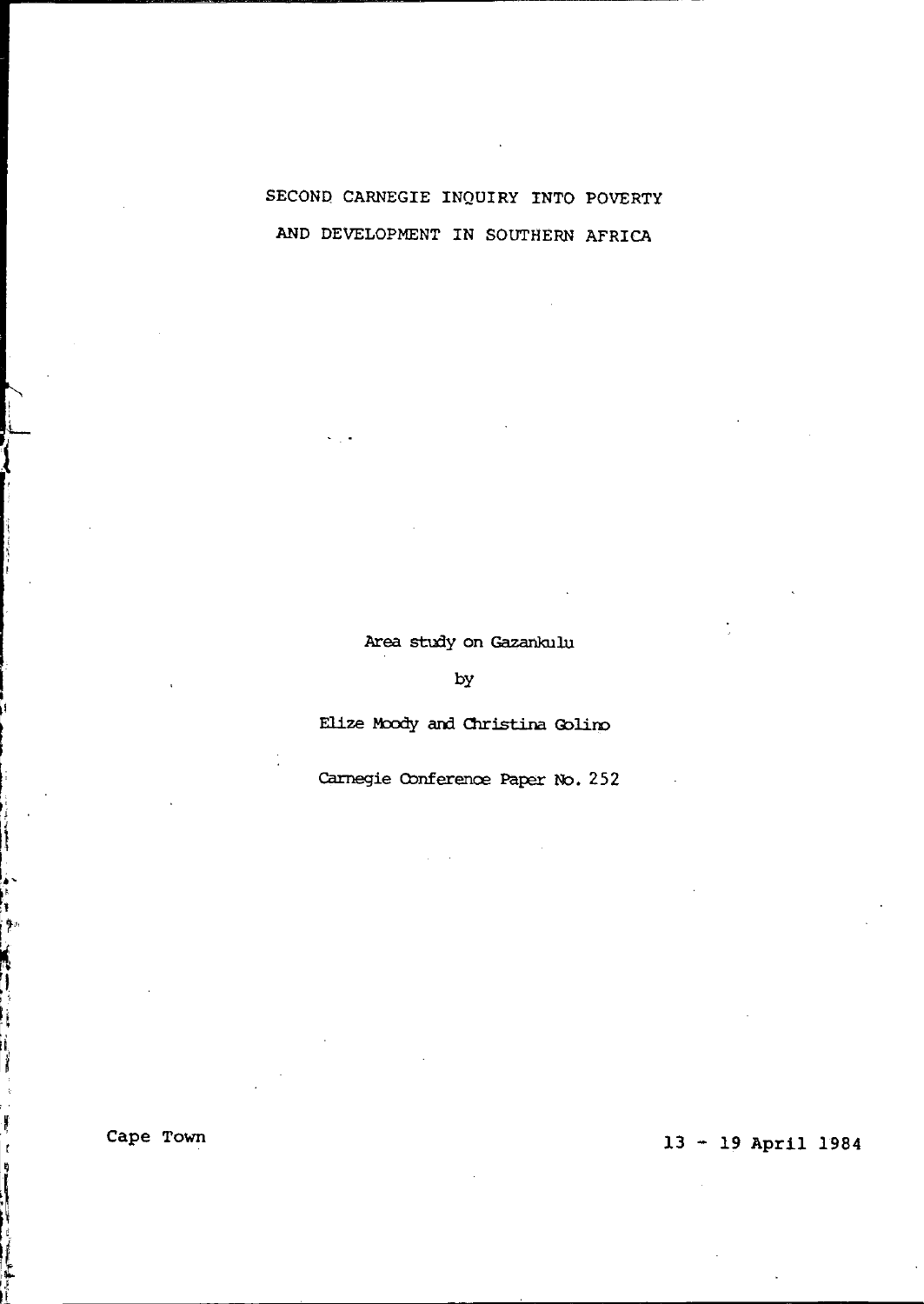1<br>1

11 - 2003 - 2004 - 2005 - 2005<br>11 - 2005 - 2005 - 2005 - 2005 - 2005 - 2005 - 2005 - 2005 - 2005 - 2006 - 2005 - 2006 - 2006 - 2006 - 2006 -

# ISBN 0 7992 0684 9

/ ]<br>|}

/ I / I

 $\sqrt{2\pi}$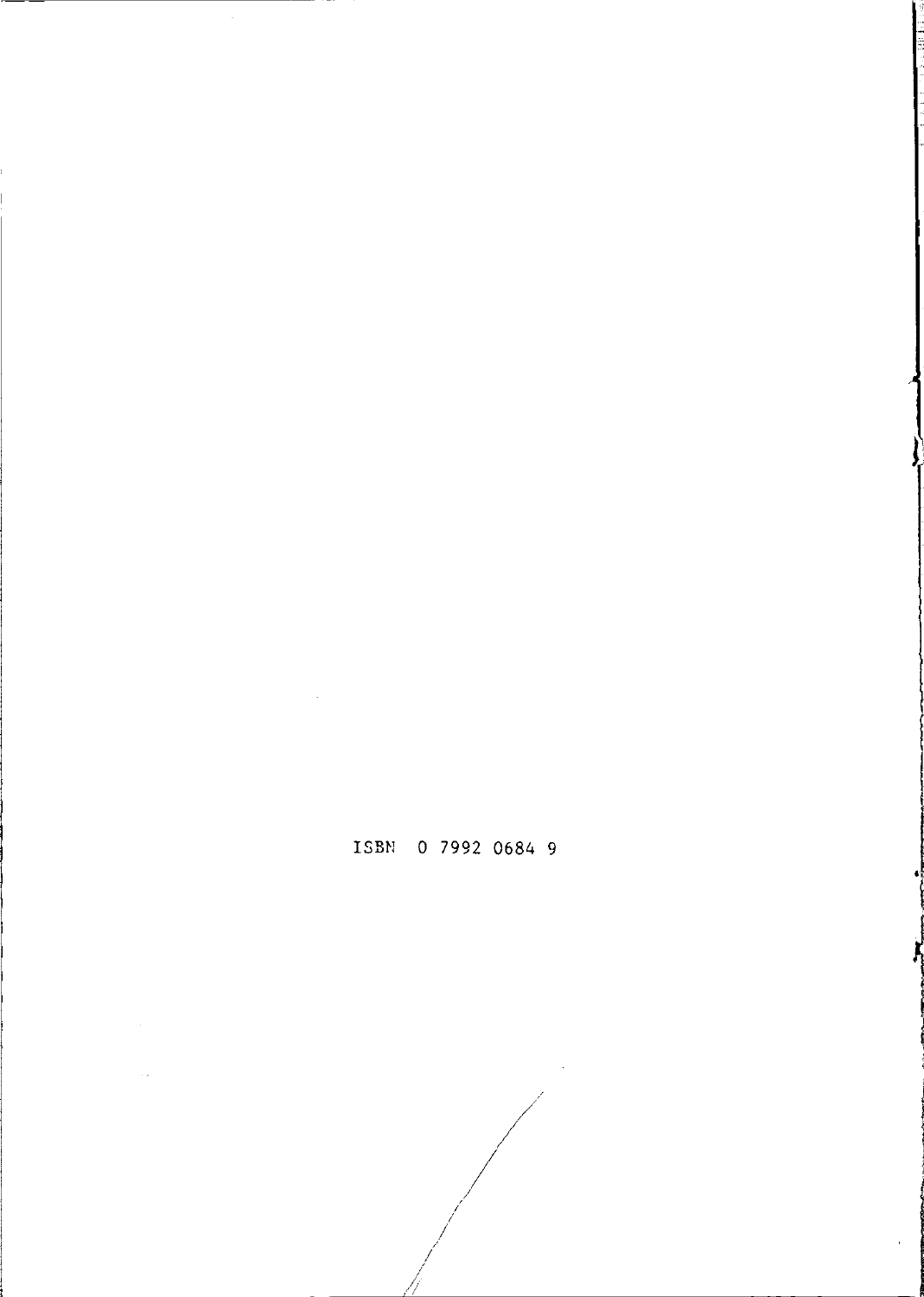# AREA STUDY ON GAZANKULU<sup>1)</sup>

#### 1 INTRoDUCTI ON

Gazankulu lies in the North Eastern Transvaal and covers approximately 739 400 ha. It consists of four seperate regions: Giyani which borders the Kruger National Park on the east; Ritavi I and II to the south-west of Giyani; and Mhala, at some distance to the south of the rest of Gazankulu. It falls for the most part within the Fransvaal Lowveld with rainfall varying from 500 to 700 mm p.a., increasing on the escarpment. Gazankulu is drained by various rivers, mainly the Klein Letaba and its tributaries, joining the Groot Letaba and the Shingwidzi River. However, only the Levuvhu and Groot Letaba Rivers are perennial.

#### 2 POPULATION

 $\frac{1}{2}$ 

l. Ŋ i v k

ķ

Ħ

### 2.1 Accuracy of population figures

As with other black areas, some controversy surrounds the population of Gazankulu as determined by the 1980 census. The Institute of Development Studies at RAU made population estimates based on an underestimate of 4,2 per cent of the 1970 population census and population figures collected at various time intervals by the Gazankulu Department of Agriculture. The 1980 population according to this estimate is 374 592. The preliminary 1980 census figures are based on a 10 per cent sample of the 1980 census and are much higher,  $vis.$  480 824 in 1980. This wide variance  $(+25$  per cent) makes it difficult to accurately determine the needs of the population. However, the difference is of degree only and does not in any way change the problem(s) nor the development issues referred to in this study. While both figures could be wrong, we feel that the estimates made by the Institute of Development Studies are more accurate for<br>the following reasons: accepting an under-enumeration of 4,2 per cent in 1970, the 1980 census figure results in a population growth rate of 5,62 per cent. No changes in mortality or birth rate could be found to account for this high rate of increase, no influx on the scale

<sup>1)</sup> Paper prepared by Elize Moody and Christina Golino, based on A Development framework for Gazenkulu, Vols. I and II by the Institute<br>for Development Studies, RAU, Jhb, 1983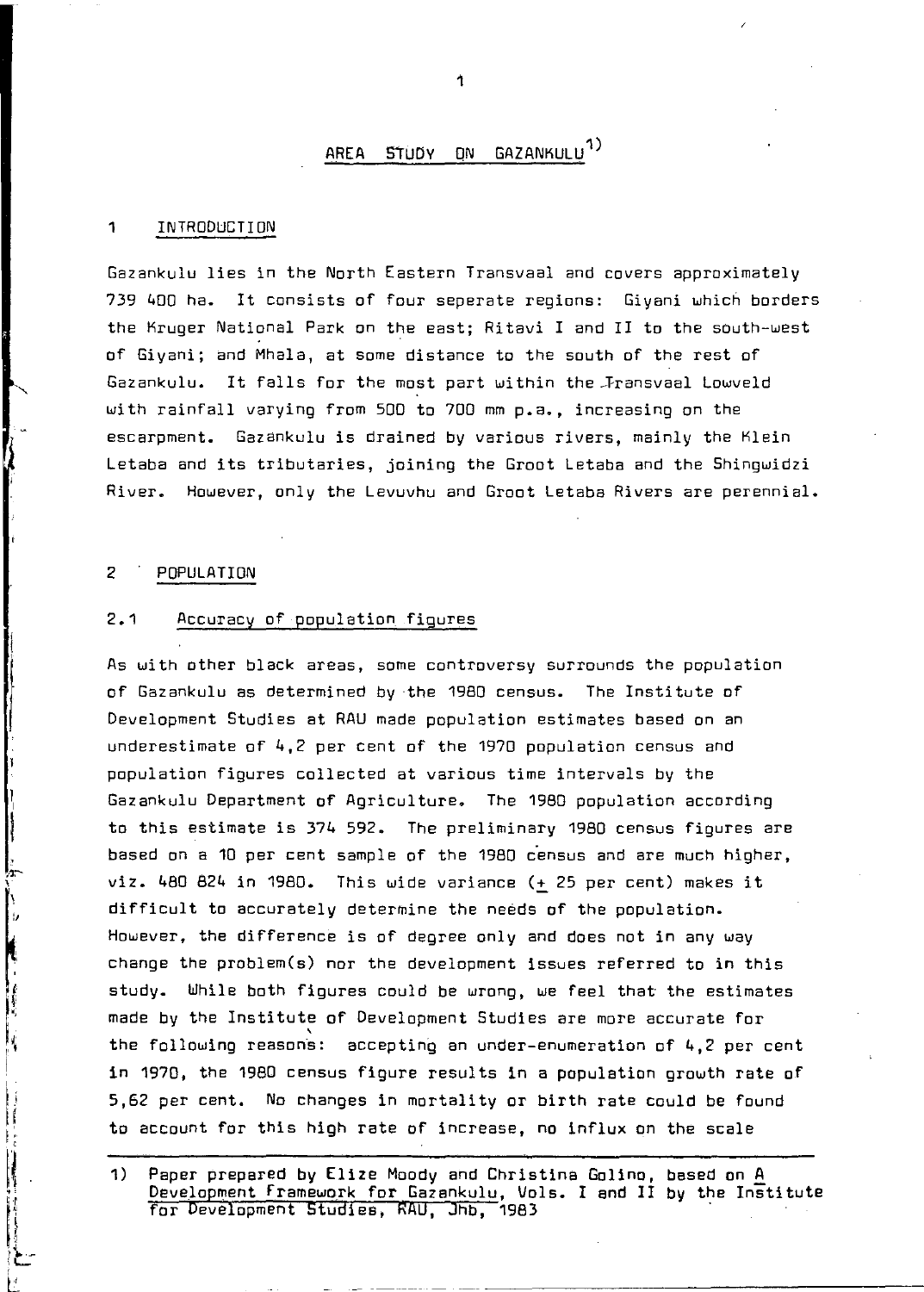required to cause this rate of increase took place, and the few border changes which took place between 1975 and 1980 were accommodated in the estimates made by The Institute of Development Studies. Population figures used in the main body of this report will therefore be based on the estimates made by the Institute. Tables showing population figures based on the 1980-census are given in the appendix. Where relevant two sets of figures are given in the text: the first refers to figures based on the Institute's population estimates, while the second figure in brackets refers to figures based on the 1980-census.

### 2.2 Population composition and projection

~-------------------- ---- ~--~-

The population is projected to increase from 374 593 in 1980 to 755 157 (975 795) in 2005 at a rate of increase of 3,1 per cent between 1980 and 1985, decreasing to a rate of increase of 2,5 per cent between 2000 and 2005.

| Year | Males   |                        | Females |            | Total   | Annual<br>rate of  |
|------|---------|------------------------|---------|------------|---------|--------------------|
|      | Number  | $%$ of total<br>Number |         | % of total |         | increase<br>$(\%)$ |
| 1980 | 161 194 | 43.0                   | 213 399 | 57,0       | 374 593 | 3,149              |
| 1985 | 192 330 | 44.0                   | 245 067 | 56,0       | 437 397 | 3,066              |
| 1990 | 227 473 | 44.7                   | 281 224 | 55,3       | 508 697 | 2,868              |
| 1995 | 265 178 | 45.3                   | 320 761 | 54.7       | 585 939 | 2,806              |
| 2000 | 307 817 | 45.7                   | 365 082 | 54.3       | 672 899 | 2,603              |
| 2005 | 352 866 | 46.1                   | 412 291 | 53.9       | 765 157 |                    |

l.

#### TABLE 1

### PROJECTED POPULATION INCREASE, 1980 TO 2005

While it is projected that the proportion of males in the population will increase, females continue to outnumber males by approximately one-fifth throughout the period 1980 to 2005.

The dependency ratios, which are extremely high are expected to decrease over the period 1980 to 2005. In 1970, total dependency in Gazankulu was 455 and male dependency was 427. These dependency ratios were significantly higher than those for other black areas (cf. average dependency for ell black areas in 1970 of 301).

 $\overline{2}$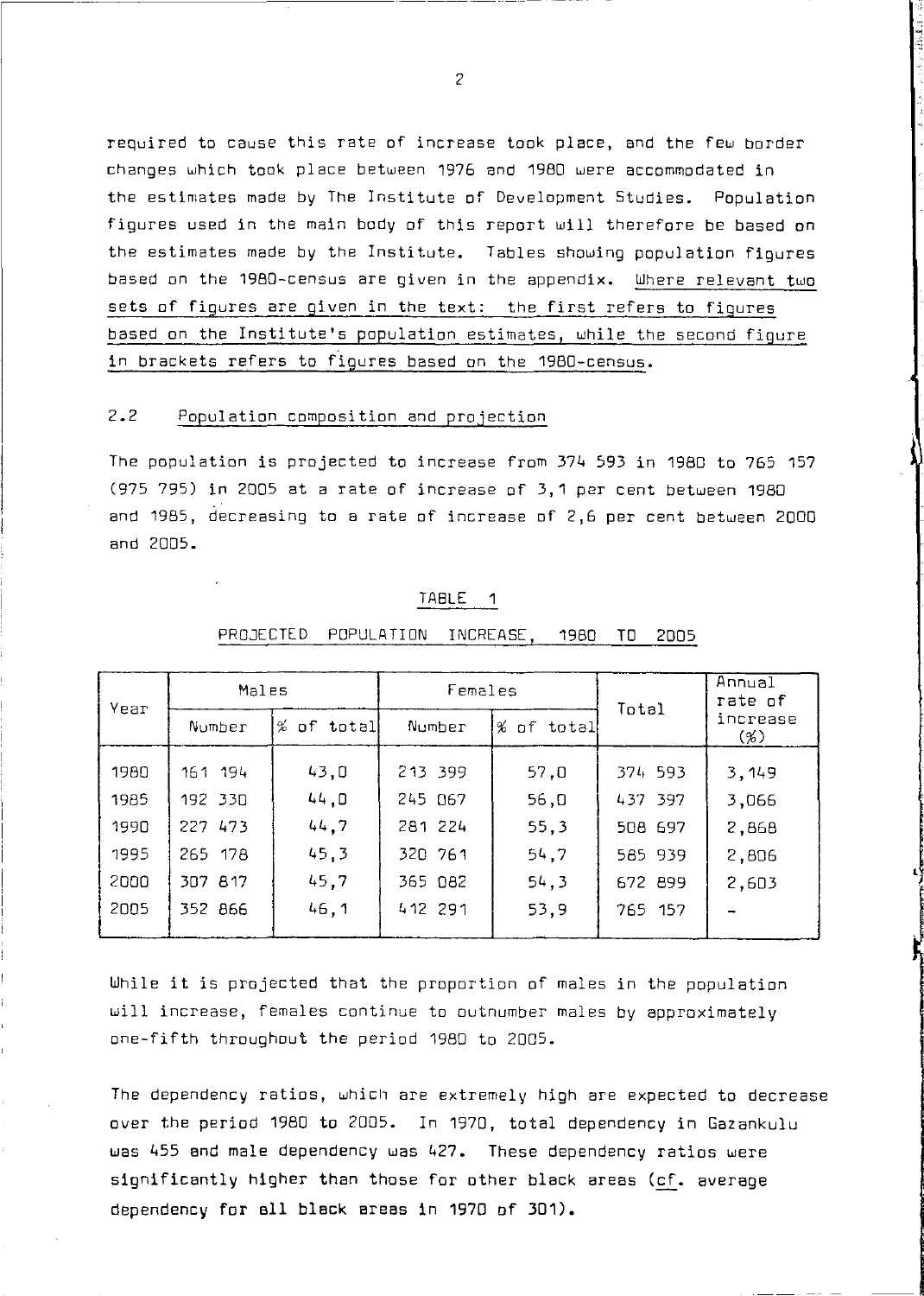In 1970 the population in the economically active age group was 42,9 per cent of the total population. By 1980 this proportion had increased to 48,7 per cent of the total, and it is projected to increase to 54,6 per cent by 2005. The combination of a higher proportion of males in the population and the higher proportion of the population in the economically active age group will reduce the dependency burdens.

|      | ---          | ----------      | . .<br>.    | .               | ,,,,,         | . .            | ---     |
|------|--------------|-----------------|-------------|-----------------|---------------|----------------|---------|
|      | $0-15$ years |                 | 15-64 years |                 | Over 64 years |                |         |
| Year | Number       | $%$ of<br>total | Number      | $%$ of<br>total | Number:       | ∣% of<br>total | Total   |
| 1980 | 180 928      | 48,3            | 182 427     | 48.7            | 11 238        | 3,0            | 374 592 |
| 1985 | 207 326      | 47,4            | 217 824     | 49.8            | 12 247        | 2,8            | 437 397 |
| 1990 | 239 596      | $-47,1$         | 255 364     | 50, 2           | 13 735        | 2,7            | 508 697 |
| 1995 | 170 704      | 46.2            | 300 587     | 51.3            | 14 648        | 2,5            | 585 939 |
| 2000 | 301 459      | 44.8            | 355 290     | 52,8            | 16 150        | 2,4            | 672 899 |
| 2005 | 329 D18      | 43,0            | 417 776     | 54.6            | 18 363        | 2:4            | 765 157 |

#### TABLE 2

AGE COMPOSITION OF THE POPULATION, 1980 TO 2005

#### 3 EDUCATION

١,

I

Population pressure and a lack of adequate finance have resulted in acute shortages of facilities and equipment. In 1979 the pupil to classroom ratio was 76,4:1. The rate of increase in enrolment for primary schools between 1970 and 1979 averaged 9 per cent p.a. Between 1980 and 2005, total enrolment is expected to increase from 141 971 to 311 918 (440 ODD), at an average rate of 3 per cent p.a. (i.e. approximately equal to the total population in 1980). In order to reduce the pupil to classroom ratio to 50:1 at primary schools and 34:1 in secondary schools a capital expenditure of R7,7 (R14,1) million would be required.

In 1979 the pupil to teacher ratio at primary schools was 57,6:1. To achieve a ratio of 50 pupils per teacher at primary SChools and 3D pupils per teacher at secondary SChools by 1995, would require an additional 3 DOD (4 300) teachers.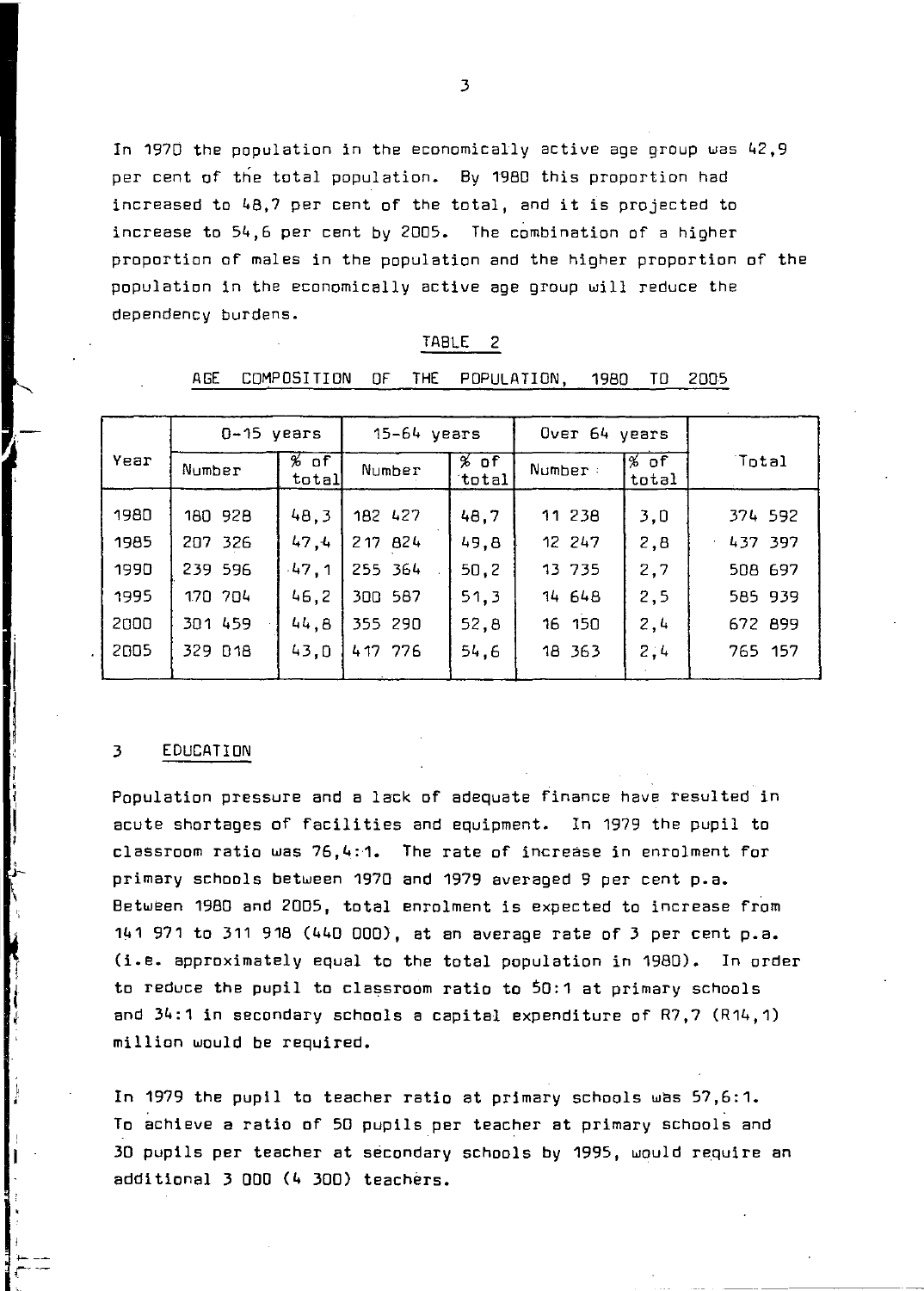Investment in education is largely wasted, however, due to the high drop-out rate of pupils. Only 42 per cent of the pupils who enrolled in 1970 was still at school in 1975. Of those who enrolled for Std. 6 in 1971, only 12 per cent matriculated in 1975. No more than 2 per cent of the original sub A class matriculated. This drop-out rate, though it is estimated to have improved, influences the availability of skilled labour and managers, as well as future supply, and qualifications, of teachers.

### 4 HEALTH

Very little is known of the factual morbidity and mortality situation in Gazankulu, especially of infant mortality. It is logical to assume that water supply, sanitation, housing and dietary patterns affect morbidity, and it is known that infective, parasitic and contagious diseases playa major role in the morbidity pattern in Gazankulu.

Currently there are  $4(3,1)$  hospital beds to each 1 000 of the population (cf. WHO standards of 5:1 DOD), a total of 1 517 beds. In order to maintain a ratio of  $4$  beds to 1 000 of the population will require an increase of 3 122 (3 751) beds by 2005.

In 1980, there was one doctor to each 20 810 (26 712) people and one nurse to each 5 400 (6 900) people. To maintain these ratios over the next 25 years will require an additional 20 (29) doctors over the present 18, and an additional 35 (45) nurses per year.

The total budget for the'Department of Health in Gazankulu in 1981/82 was R9,4 million. Expansion and maintenance of hospitals alone in 1980 was estimated to cost R21,D million.

L

### 5 THE ECONOMY"

The data base in Gazankulu is inadequate. This extends to every facet of decision-making. The national accounts are estimates - little is known of the exact extent and distribution of migrancy and commuting;

4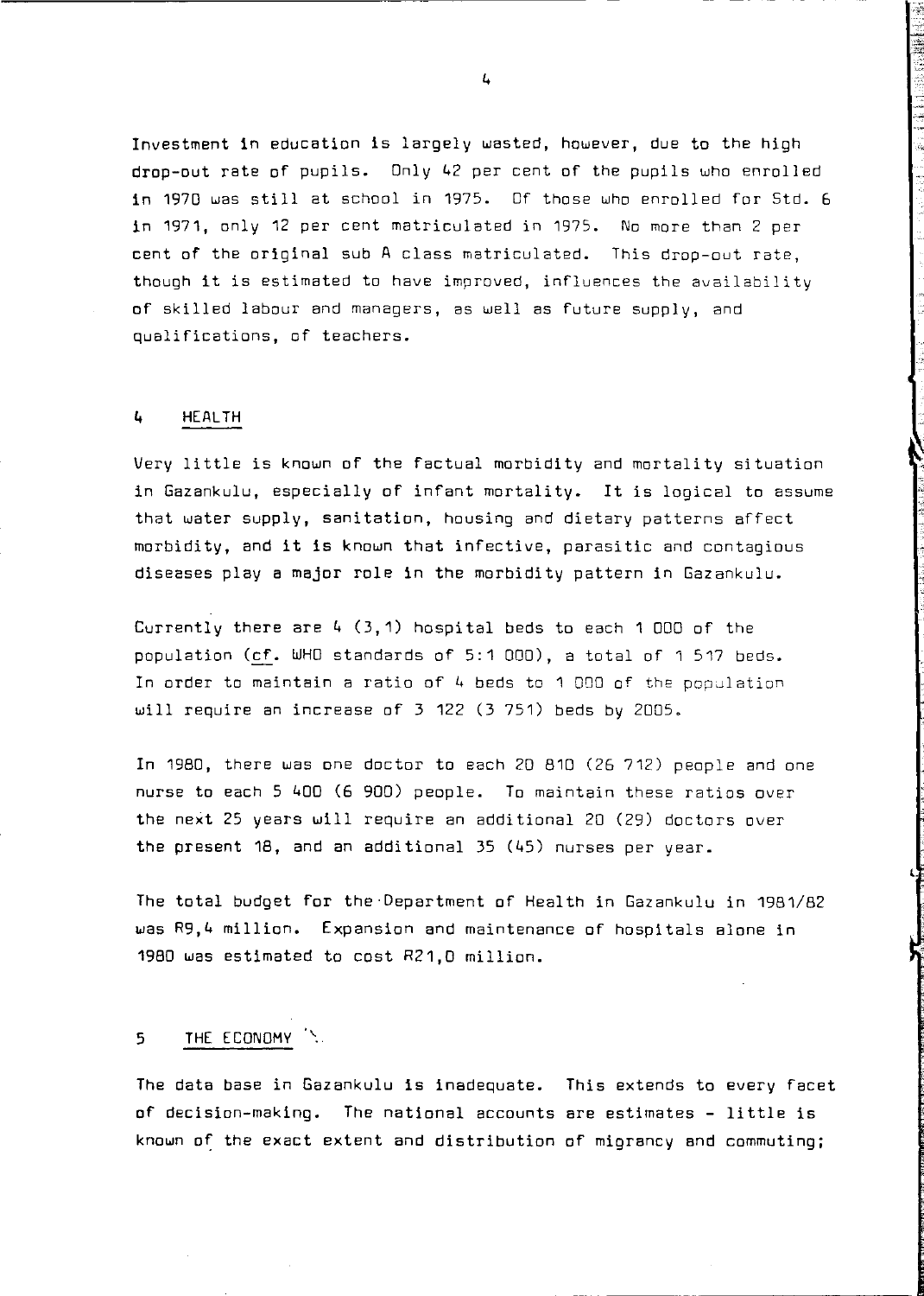wage remittances are estimated; very little is known of the economic interaction and links with surrounding areas of the rest of South Africa.

### 5.1 National accounts

The GDP increased from R11,1 million in 1972 to R52,3 million in 1980. At constant 1975 prices the GDP increased from R15,9 million in 1972 to R37,5 million in 1980 at an annual average rate of 11,4 per cent.

|      | Market sector |       | Market sector |      | Non-market |      | Total   |  |
|------|---------------|-------|---------------|------|------------|------|---------|--|
| Year | <b>RDOO</b>   | %     | ROOD          | %    | R000       | %    | ROOD    |  |
| 1972 | 4 801         | 43,1  | 2510          | 22.5 | 3 830      | 34.4 | 11111   |  |
| 1973 | 6 384         | 43.4  | 3 O78         | 20,9 | 5 238      | 35,7 | 14 700  |  |
| 1974 | 8 372         | 32,5  | 4 112         | 16,0 | 13 236     | 51.5 | 25 720  |  |
| 1975 | 9 424         | 44.2  | 5 998         | 28.1 | 5 907      | 27.7 | 21 329  |  |
| 1976 | 11 770        | 44, 2 | 6 091         | 22,9 | 8 738      | 32.9 | .26599. |  |
| 1977 | 14 312        | 46,1  | 7 824         | 22,7 | 9 687      | 31,2 | 31 023  |  |
| 1978 | 15 909        | 43,1  | 7 47B         | 20,3 | 13 495     | 36.6 | 36 882  |  |
| 1979 | 20 614        | 40,7  | 12 788        | 25.3 | 17 233     | 34,0 | 50 635  |  |
| 1980 | 26 926        | 43,2  | 17 014        | 27,3 | 18 389     | 29.5 | 62 329  |  |

#### TABLE 3

GDP OF GAZANKULU, 1972 TO 1980

It is obvious that values imputed to social services delivered makes the largest contribution to the GDP in Gazankulu. Ignoring the subsistence sector, government services contribute approximately 65,0 per cent to the GOP, while the private formal sector contributes approximately 35,0 per cent on average.

GDP per capita increased from R40,03 in 1972 (assuming a population of 286 626 in 1972) to R166,39 (R129,62) in 1980. In real terms (1975 prices), GDP increased from R57,18 in 1972 to R100,29 (R78,13) in 1980 at an annual real average growth rate of 7,3 per cent (4,0 per cent).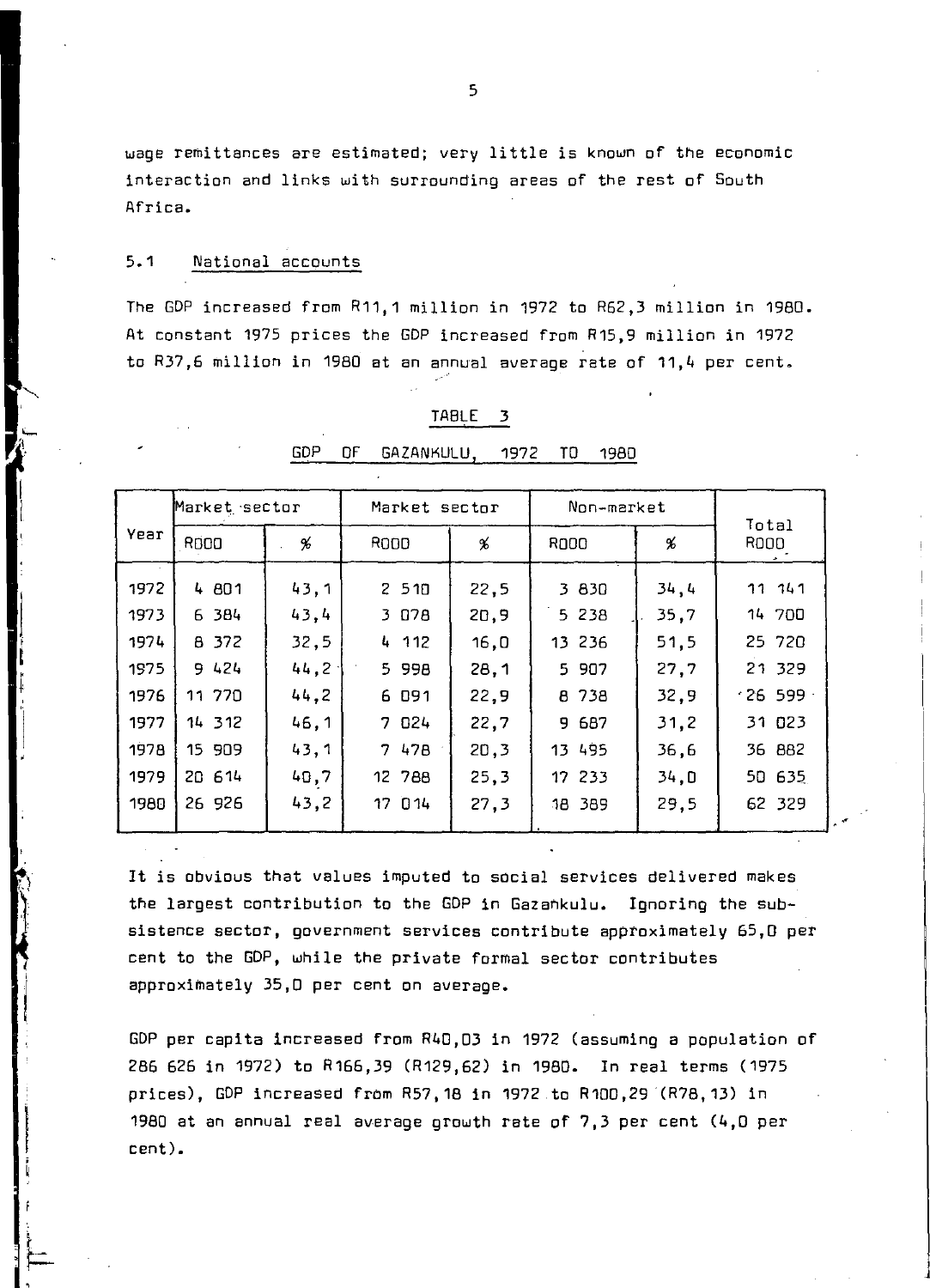Government revenue is derived mainly from grants and loans from the South African government.

| ٠ |  |  |
|---|--|--|
|   |  |  |

SOURCES OF GOVERNMENT REVENUE, 1971 TO 1982

| Year | Dwn sources |         | Grants and loans |      | Total   |
|------|-------------|---------|------------------|------|---------|
|      | R000        | %       | R000             | %    | R000    |
| 1972 | 351         | $8,7$ . | 3 661            | 91.3 | 4 0 12  |
| 1973 | 409         | 8,2     | 4 571            | 91,8 | 4 980   |
| 1974 | 1 648       | 28,3    | 4 172            | 71,7 | 5 820   |
| 1975 | 2, 148      | 28.7    | 5 324            | 71,3 | 7 472   |
| 1976 | 2 5 9 6     | 26,6    | 7 152            | 73.4 | 9 748   |
| 1977 | 3 670       | 29,3    | 8 842            | 70.7 | 12 5 12 |
| 1978 | 7 072       | 26.7    | 19 381           | 73,3 | 26 453  |
| 1979 | 9 650       | 32,8    | 19 794           | 67.2 | 29 444  |
| 1980 | 11 0 11     | 25.9    | 31 447           | 74.1 | 42 458  |
| 1981 | 13 499      | 22,3    | 47 169           | 77.7 | 60 668  |
| 1982 | 13 790      | 18,0    | 62 801           | 82,0 | 76 591  |
|      |             |         |                  |      |         |

8etween 1970/71 and 1979/80, government expenditure increased from R4,1 million to R33,3 million. The amounts voted to the office of the Chief Minister, Finance, Economic Affairs, and the Department of Justice averaged  $6.4$  per cent over the period, the amount to the Department of Works averaged 30,1 per cent, that to the Department of Education averaged 28,1 per cent, and the amount to the Department of Agriculture, averaged 13,3 per cent. The functions of the Department of Health and Welfare were fulfilled partly by the Gazankulu Department of the Interior and partly by the South African Department of Health and Welfare up to 1976/77. 8etween 1970/71 and 1979/80, revenue voted to these two departments averaged 22,1 per cent. Between 1977/78 and 1979/80, revenue voted to the Department of Health and Welfare averaged 18,4 per cent of the total for the three years.

### 5.2 Employment

The main structural problem in Gazankulu is that the economy cannot

6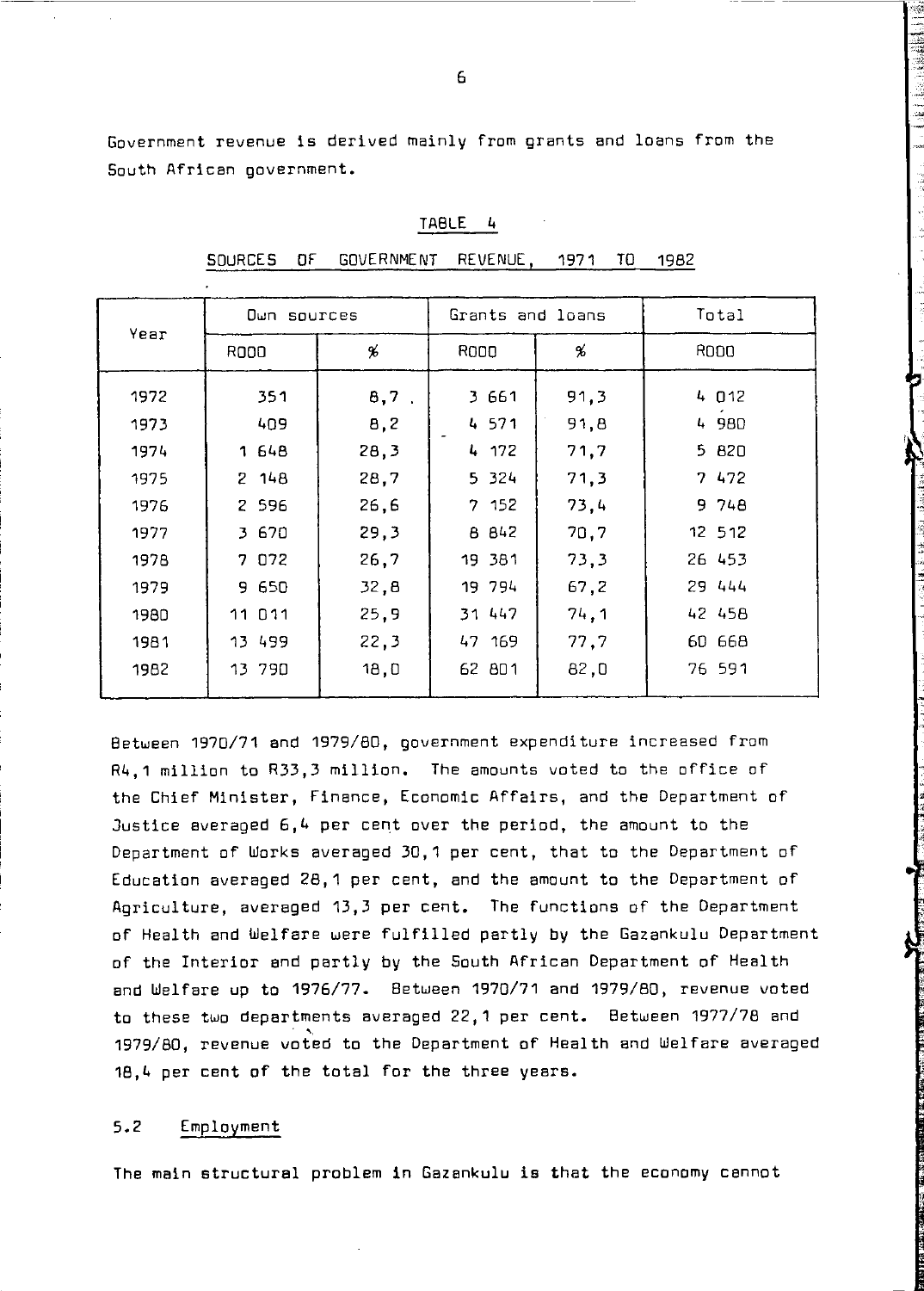provide sufficient employment opportunities for the economically active population. There were 21 263 paid employment opportunities in Gazankulu in 1980, while 182 261 (210 201) people were in the economically active age group. ,It must therefore be assumed that the 161 000 (189 000) people of working age who have not been absorbed in the formal economic sector with Gazankulu found employment as migrants or commuters, or are voluntarily or involuntarily unemployed or underemployed.

| Year | Males   | Females | Total   | $%$ of total<br>population |
|------|---------|---------|---------|----------------------------|
| 1980 | 68 337  | 113 926 | 182 261 | 48.7                       |
| 1985 | 85 880  | 131 827 | 217 707 | 49.8                       |
| 1990 | 104 883 | 150 509 | 255 392 | 50.2                       |
| 1995 | 127 000 | 173 537 | 300 537 | 51,3                       |
| 2000 | 154 152 | 201 132 | 355 284 | 52,8                       |
| 2005 | 185 083 | 233 102 | 418 184 | 54.6                       |

TABLE 5 POPULATION IN THE ECONOMICALLY ACTIVE AGE GROUP, 1980 TO 2005

It is estimated that 7 089 (8 319) people will enter the labour market each year between 1980 and 1985. By 2005, annual new labour market entrants will be 12 580 (14 544).

### TABLE 6

| AVERAGE |     |        |      |      | ANNUAL INCREASE IN THE ECONOMICALLY ACTIVE |       |
|---------|-----|--------|------|------|--------------------------------------------|-------|
|         | AGE | GROUP. | 1980 | - 70 | 2005                                       |       |
| Year    |     | Male   |      |      | Female                                     | Total |
|         |     |        |      |      |                                            |       |

| 1980~1985            | 3 508 | 3 580   | 088<br>$-7$ |
|----------------------|-------|---------|-------------|
| 1985~1990            | 3 801 | 3 736   | 7 537       |
| 1990-1995            | 4423  | 4 606   | 9 029       |
| 1995-2000            | 5 430 | 5 5 1 9 | 10 949      |
| 2000–2005            | 6 186 | 6 394   | 12 580      |
| Average<br>1980~2005 | 4 670 | 4 767   | 9 437       |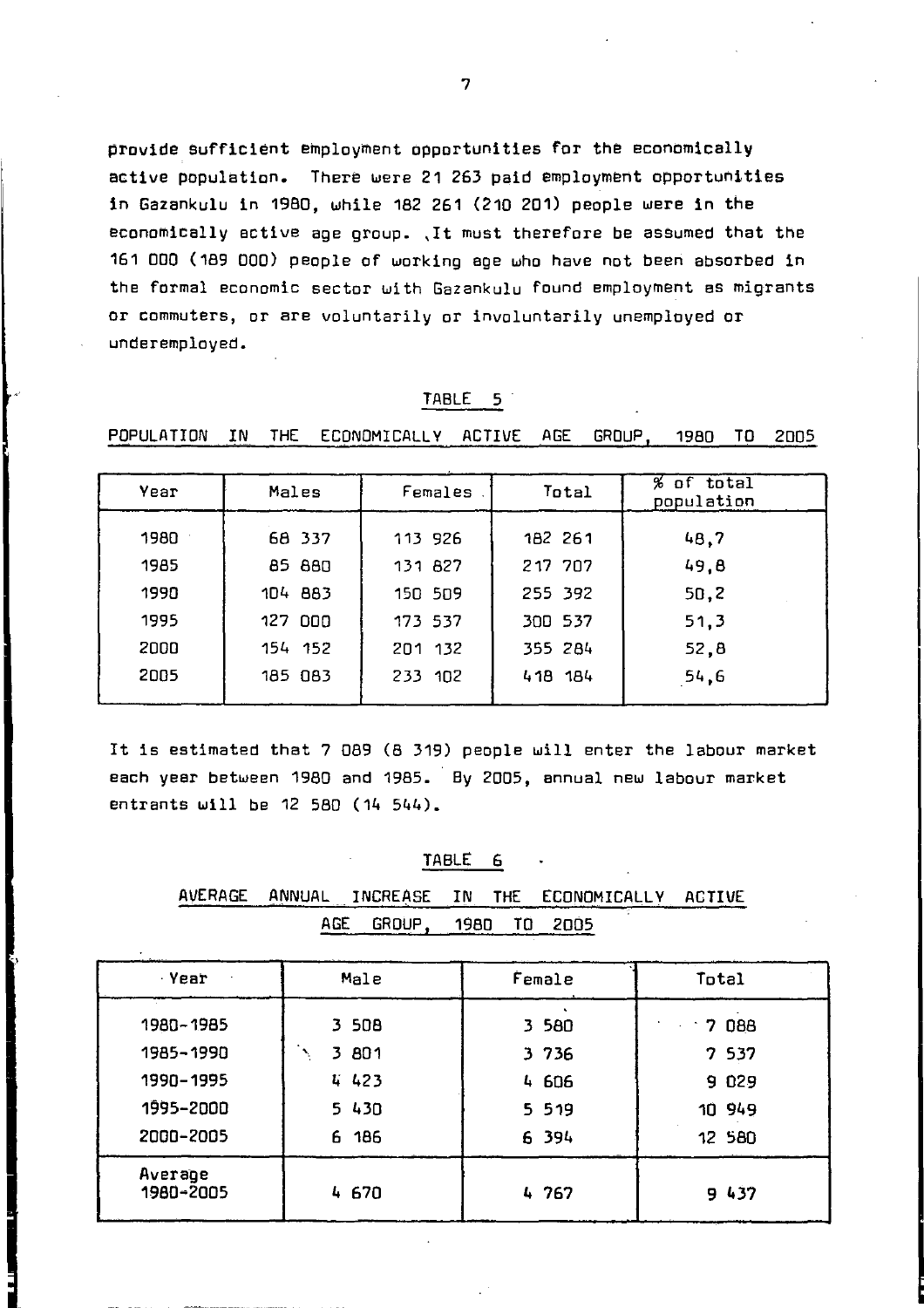Total agricultural income potential is estimated at R20 million. Working on the assumption of an annual farm income of R2 400 a maximum of 6 938 farmers can be accommodated in the private agricultural sector.

There are currently 52 000 (84 355) families in Gazankulu. Of these 31 460 families have agricultural rights and 30 560 (49 197) families are landless people living in rural areas. Until employment opportunities can be created within Gazankulu or the surrounding areas to absorb these families and draw them off the land, they cannot be displaced. Fragmentation of agricultural land and low productivity and production in the agricultural sector is therefore the result.

### 5.3 Income

The lack of employment opportunities and fragmentation of agricultural land has led to extremely low average and median incomes. In 1975, average annual income was R93 per capita and median annual income was R56,50 per capita. (According to Benso, 1982, NNY at constant 1970 prices was R107 per capita in 1975 and increased to R118 per capita in 1980).

As a consequence of the extremely low income levels, as well as factors such as lack of infrastructure, distance from major commercial and manufacturing centres in South Africa, and competition with surrounding areas, the secondary and tertiary sectors are very small.

Due to the small size of all three sectors of the economy, income leakages are very large. In 1975 it was estimated that 85,0 per cent of all income earned in Gazankulu was spent outside the region. The value of the multiplier is consequently very close to the minimum, viz. 1,18 in 1975.

The above factors have resulted in the tax base being very small.

**A**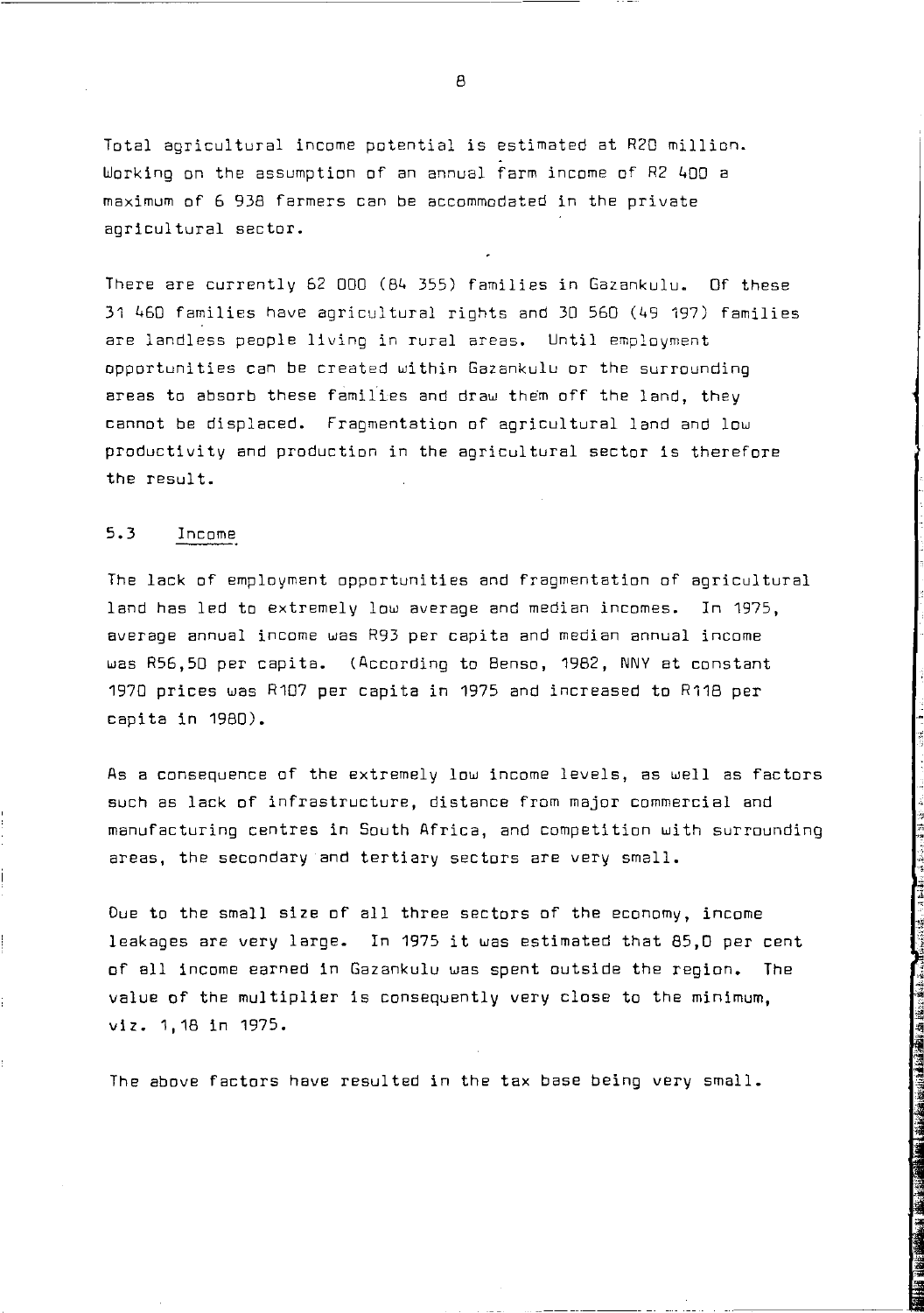#### 6 SPACE, SETTLEMENT AND INFRASTRUCTURE

The single most overriding spatial constraint to development in Gazankulu in the location of the region within the larger South African spatial system. The physical linkages between Gazankulu and the rest of the periphery are at present poorly developed. Apart from the Louis Trichard - Punda Milia road which runs along the part of the northern boundary of Gazankulu, there is only one other tarred road (linking Giyani to Duiwelskloof), and no railway connection except for that in the Mhala region and at Nkowankowa in Ritavi.

Gazankulu itself consists of four seperate regions, thus it cannot be regarded as a single spatial system or subsystem.

Ritavi II is the only part of Gazankulu which, because of proximity to Tzaneen and infrastructural links with it, seems to exhibit possibilities for growth in the secondary sector. The situation of Giyani and its poorly developed infrastructural links with the surrounding region, suggest that growth there will be mainly in the government/administrative sector and related activities. Thus economic life tends to focus on Nkowankowe/Tzaneen and not on Giyani or any other more centrally situated town in Gazankulu.

Settlement is undifferentiated and lacks function. The service function of the system of central places is e.g., not related to size of the population.

It is obviously of crucial importance that the males living in agricultural villages are mostly migrant labourers and are not employed in situ. The main economic base of people's lives is thus not in the village, though farming activities of part of the community would partially fill this gap.

Proclaimed towns  $(4)$  had a population of 13 950 in 1980.<sup>\*</sup> At these

According to Benso, 1982, the population of the four proclaimed towns 1n 1981 was 15 742, and the number of housing units was 2 896.

9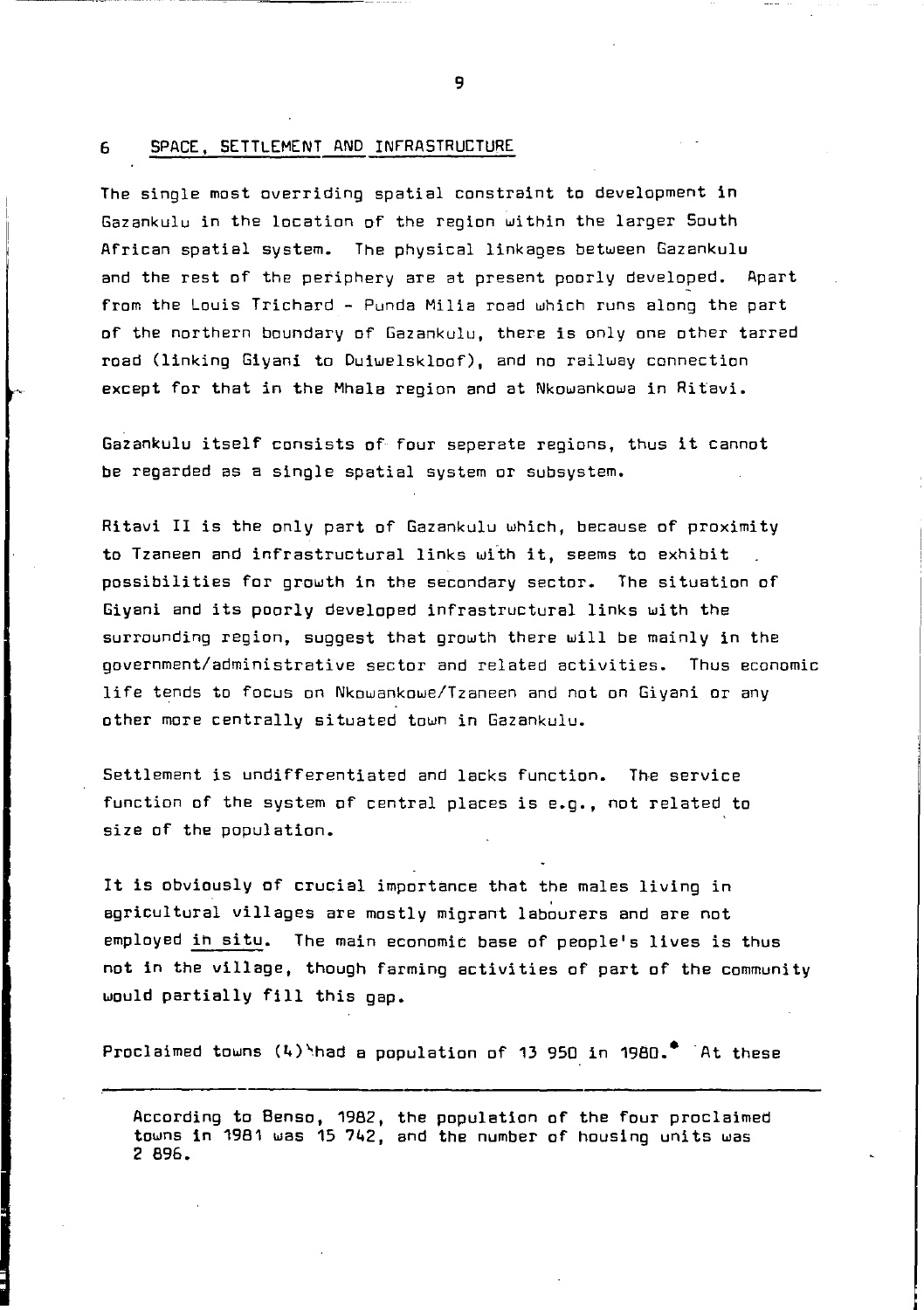proclaimed towns more physical infrastructure is provided (e.g. sanitation, electricity and telephones) than in the rural areas. Any averages for infrastructure provided therefore present a skewed view, as services are concentrated at the few urban centres.

Totel electricity consumption in 1980 was 7.6 MVA (7 650 KVA), but it must be noted that this is used only by industries, hospitals, government offices and a few residential areas.

Apart from the 59 km of tarred road, the remainder of the road network consists of 700 km of gravel roads and 1 500 km of gravel and access roads. While almost every small village is linked by a rough track to other access roads, many of these roads become impassable during the rainy season.

Demand for housing is dependent on various factors such as demographic variables, but is also influenced by the low level of income of the average household. Given the cost of the most basic 51/9 house of R8 000, government-built housing is beyond the means of the average Gazankulu family with an annual average expenditure of about R600.

#### 10 CONCLUSION

An estimate is made in the Report of the investment required to finance the physical infrastructure programme necessary to facilitate development as well as exploring the sources of finance. The aim of this paper was, however, to give a brief overview of the present state of the economy, with special reference to factors affecting poverty. This paper therefore deals with numbers of economically active people, employment opportunities and factors affecting these, income and social services.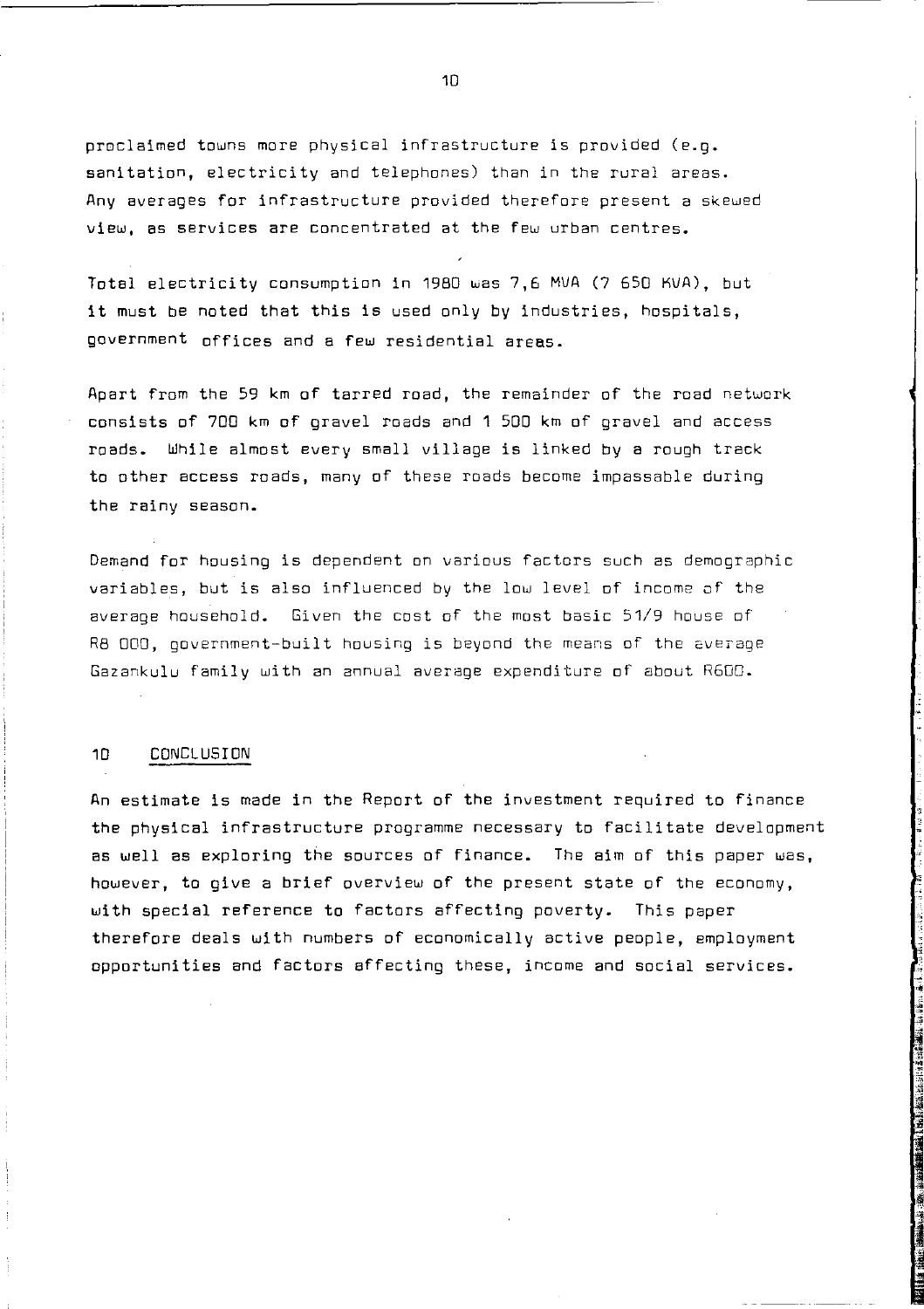### **SOURCES**

1 INSTITUTE OF DEVELOPMENT STUDIES, RAND AFRIKAANS UNIVE.RSITY 1983 A Development Framework for Gazankulu, Vols. I and II, Johannesburg

# 2 BENSO 1982 Statistical Survey of Black Development, 1981, Part I, RSA/Self -governing National States, Pretoria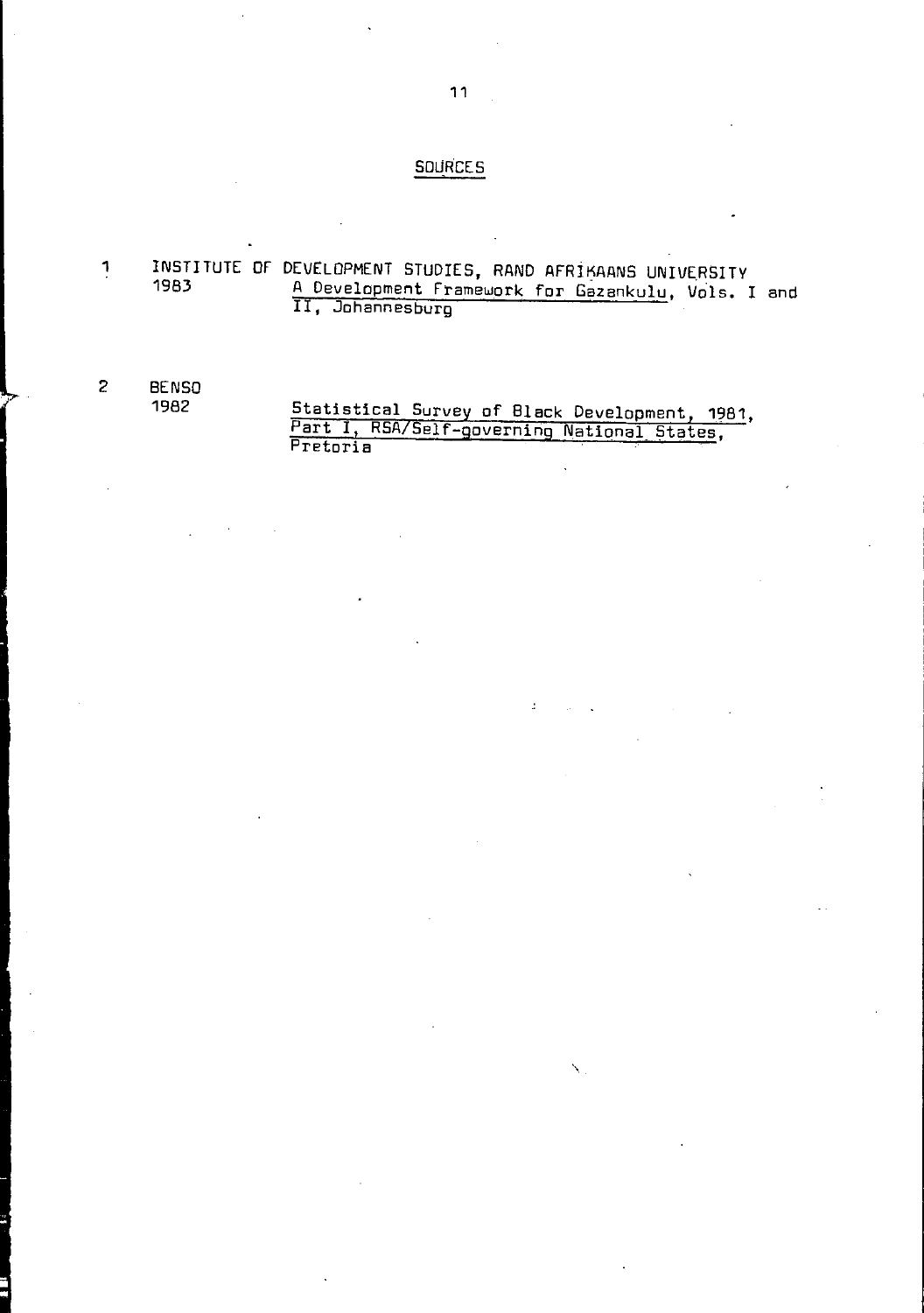# APPENDIX

## TABLE<sub>1</sub>

# PROJECTED POPULATION INCREASE 1980 TO 2005

| Year | Males   |            | Females |            | Total   | Annual rate<br>bf increase |
|------|---------|------------|---------|------------|---------|----------------------------|
|      | Number  | % of total | Number  | % of total |         | (%)                        |
| 1980 | 205 460 | 42,7       | 275 364 | 57,3       | 480 824 | 2,799                      |
| 1985 | 240 947 | 43.7       | 311 036 | 56,3       | 551 983 | 2,815                      |
| 1990 | 281 670 | 44.4       | 352 505 | 55,6       | 634 175 | 2,862                      |
| 1995 | 328 922 | 45.0       | 401 341 | 55.0       | 730 263 | 3.038                      |
| 2000 | 357 280 | 45,7       | 460 852 | 54.3       | 848 132 | 2,844                      |
| 2005 | 450 277 | 46.1       | 525 518 | 53.9       | 975 795 | 2,987<br>$\blacksquare$    |

# TABLE 2.

|      |         | $0 - 14$ years |         | $15-64$ years |        | Over 64 years |         |
|------|---------|----------------|---------|---------------|--------|---------------|---------|
| Year | Number  | % of<br>total  | Number  | % of<br>total | Number | % of<br>total | Total   |
| 1980 | 256 123 | 53,3           | 210 201 | 43.7          | 14 500 | 3,0           | 480 824 |
| 1985 | 283 406 | 51,3           | 251 796 | 45.6          | 16 781 | 3.0           | 551 983 |
| 1990 | 302 449 | 47.7           | 312 781 | 49,3          | 18 945 | 3,0           | 634 175 |
| 1995 | 322 802 | 44.2           | 386 241 | 52.9          | 21 220 | 2,9           | 730 263 |
| 2000 | 376 182 | 44.4           | 448 754 | 52,9          | 23 196 | 2,7           | 848 132 |
| 2005 | 429 261 | 44.0           | 521 472 | 53.4          | 25 060 | 2,6           | 975 795 |

AGE COMPOSITION OF THE POPULATION, 1980 TO 2005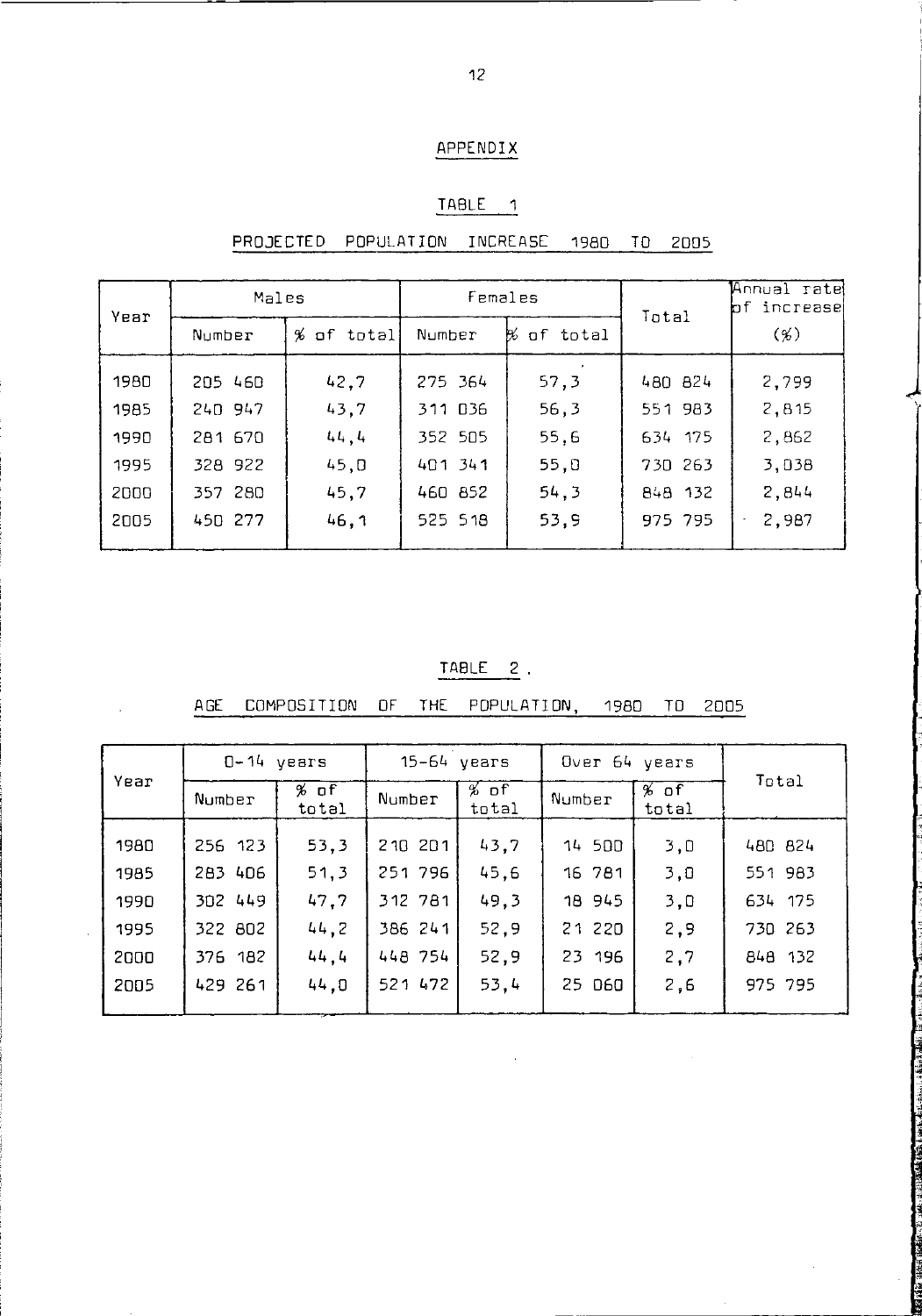| API |  |  |
|-----|--|--|
|     |  |  |

| POPULATION        | <b>IN</b> | THE ECONOMICALLY |  |
|-------------------|-----------|------------------|--|
| ACTIVE AGE GROUP. |           | 1980 TO 2005     |  |

 $\bar{\mathcal{L}}$ 

| Year | Males   | Females        | Total   | % of total<br>population |
|------|---------|----------------|---------|--------------------------|
| 1980 | 74 171  | 136 030        | 210 210 | 43.7                     |
| 1985 | 95 919  | <b>155 B77</b> | 252 796 | 45.6                     |
| 1990 | 127 108 | 185 673        | 312 781 | 49.3                     |
| 1995 | 162 323 | 223 918        | 356 241 | 52.9                     |
| 2000 | 193 371 | 225 382        | 448 754 | 52.9                     |
| 2005 | 229 215 | 292 259        | 521 475 | 53,4                     |
|      |         |                |         |                          |

# TABLE 4

AVERAGE ANNUAL INCREASE IN<br>ECONOMICALLY ACTIVE AGE GROUP, 1980 TO 2005

| 'Year                                                                       | Males                                      | Females                                   | Total                                           |
|-----------------------------------------------------------------------------|--------------------------------------------|-------------------------------------------|-------------------------------------------------|
| 1980 - 1985<br>1985 - 1990<br>1990 - 1995<br>$1995 - 2000$<br>$2000 - 2005$ | 4350<br>6 238<br>7 043<br>6 2 1 0<br>7 169 | 3 969<br>5 959<br>7 649<br>6 293<br>7 375 | 8 3 1 9<br>12 197<br>14 692<br>12.503<br>14 544 |
| Average<br>1980 - 2005                                                      | 6 202                                      | 6 24 9                                    | 5.4<br>12 451                                   |